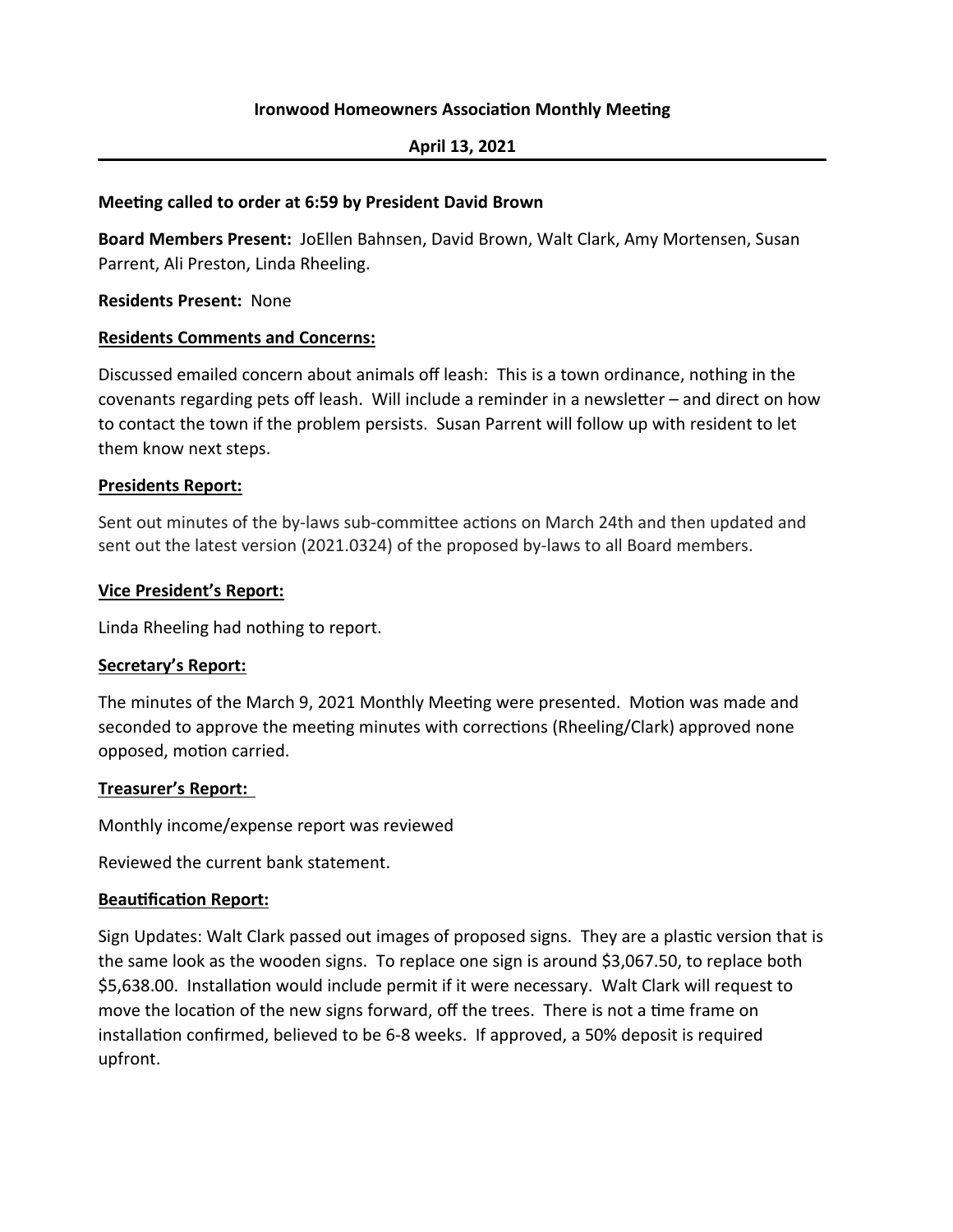Motion was made to install two signs by Zappa Construction and seconded (Clark/Rheeling) approved, none opposed – motion carried.

# **Communications Report:**

ihoa.org usage report March stats - reviewed activity and consistent with prior months.

Ali Preston reminded everyone that the June newsletter is coming up, articles are due May 17<sup>th</sup>.

## **Covenants Report:**

Susan Parrent shared an emailed complaint with Board members prior to the meeting a discussion was had regarding the complaint: Actionable items listed within the email include an automobile that has been stationery and tree maintenance. Residence in question moved in August of 2019, relatively new. Article 10.11 in relation to regular maintenance of the property is cited as a potential violation. The automobile must be in workable and running order according to the Covenants. Susan Parrent will reach out to the resident to ensure they are aware of the Covenants and By-Laws.

Susan Parrent discussed the trailers observed parking in the driveway or on streets of houses – give grace this month during moving, trimming and construction work being done on homes. All observed boats, campers and trailers have been moved within 2-3 days. No violations observed currently.

Susan Parrent shared that she has observed a lot of tree limbs need to be trimmed. We will monitor and give until end of summer to address.

## **SUV/Government Report:**

Jim was not present.

## **Newcomers Report:**

Chris was not present.

## **Old Business:**

Review of proposed by-laws: Subcommittee will need to gather one more time, proposed date for April 28, 2021 at 7:00pm.

Fence Guidelines: Susan Parrent discussed updated guidelines: Susan Parrent questioned if D should include that wooden fences are not authorized. It was decided the changes were adequate as proposed. Susan then questioned if G included enough room for lawn servicers. It is believed that many lawn servicers have multiple types of mowers, the proposal of 3 feet was made off the measured width of a home owned rider. Discussion was had that we would inquire with a few lawn servicers to determine the amount of space needed to properly